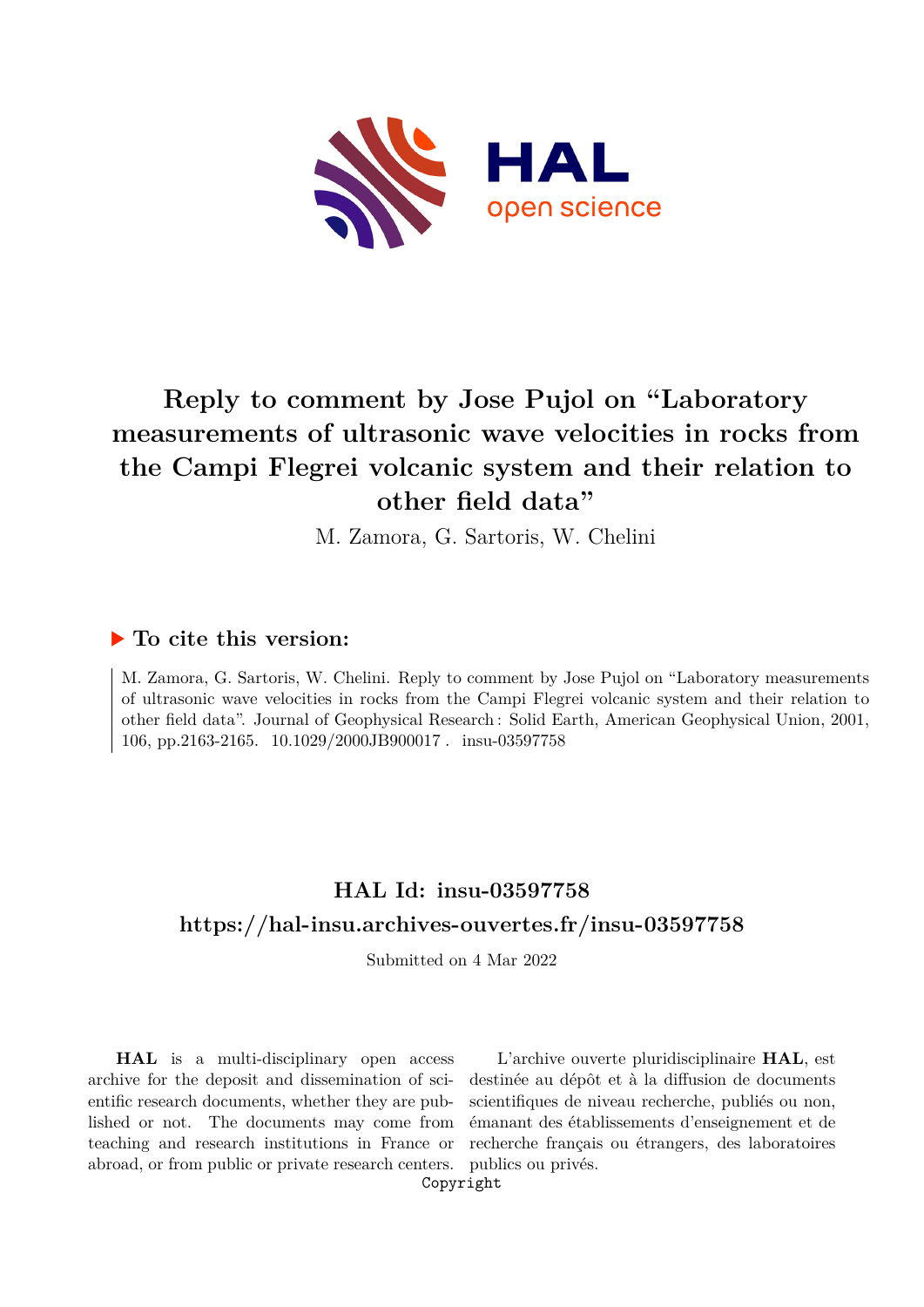### **Reply to comment by Jose Pujol on 'Laboratory measurements of ultrasonic wave velocities in rocks from the Campi Flegrei volcanic system and their relation to other field data"**

#### **M. Zamora**

Institut de Physique du Globe de Paris, Université Denis Diderot, Paris

#### **G. Sartoris**

**Dipartimento di Scienze Fisiche, Universita di Napoli, Naples, Italy** 

## **W. Chelini**

**AGIP Spa, Milan, Italy** 

In his comment, *Pujol* [2000] proposes to integrate the **information furnished by the sonic logs, made in the San**  Vito and Mofete wells, in the three-dimendional (3-D) **velocity model used to relocate the seismic events in the central zone of Campi Flegrei caldera. We show here that the tectonic and lithologic context are different in the zone covered by Aster and Meyer [1988] seismic data and Mofete and San Vito 3 well zones. Consequetly, the information contained in these wells can not be used to construct the 3-D velocity model.** 

**The Campi Flegrei volcanic complex was formed by**  a succession of volcanic eruptions, beginning probably **earlier than 50,000 years B.P., whose last manifestation is the Monte Nuovo eruption of 1538. The most important structural element of Campi Flegrei is the 12-kin-wide caldera attributed to the collapse following**  the emplacement of the Campanian Ignimbrite 35,000 **years ago [Rosiet al., 1983; Barberi et al., 1991]. The p0stcaldera activity is a succession of episodes, first submarine and then subaerial, during which the volcanotectonic depression is progressively filled by volcanoclastic deposits interbedded with lava bodies and covered by yellow tuffs. The depression was affected further by postcaldera collapses. In particular, geological and geophysical observations indicate the existence of a roughly circular tectonic collapse, centered around the town of P0zzuoli, affecting the inner part of the caldera. This collapse has been related to the eruption of the Napoli-** $\tan$  Yellow Tuffs that occurred  $\sim$  12,000 years ago. The limits of the collapse region are well evidenced by grav**ity anomalies. A very well-defined subcircular negative anomaly, situated around the town of Pozzuoli and surrounded by a series of positive anomalies, is observed in the Bouguer anomalies map [AGIP, 1987]. The transition from the positive to the negative anomaly is made by a series of steps with varying gradients between.** 

**Copyright 2001 by the American Geophysical Union.** 

**Paper number 2000JB900017. 01484227/01/2000JB 900017509.00**  **These nonuniform gradients have been interpreted by**  Cassano and La Torre [1987] as the consequence of suc**cessive subsidence steps of higher-density rocks toward the center of the gulf of Pozzuoli. In addition, Cassano and La Torre interpreted the large gravimetric minimum as being associated with the deepest area of the collapse, which was subsequently filled by at least, 2000 m of light volcanic products.** 

The study carried out by De Natale et al. [1995] **of composite focal mechanisms from groups of earthquakes, located in different zones of the ring structure, from a dense swarm on April 1, 1984, indicates the presence of a ring fracture system dipping toward the center of the caldera and marking the borders of the inner col**lapse. The work of De Natale et al. strongly supports the hypothesis that the seismic activity during the 1982-**1984 unrest, episode at Campi Flegrei was generated by a local stress field associated with ground deformation which occurred along weakness zones of the ring fracture system. The existence of this ring fracture system was previously hypothesized by Aster and Meyer [1988], who attributed the central seismic anomaly of their 3-D**  seismic velocities model (low  $V_P$  and  $V_S$  associated with high  $V_P/V_S$  ratio) to a relatively incompetent, highlyfractured zone of liquid-water-filled cracks.

Geochemical observations (see *De Natale et al.* [1991] **for a complete review) suggest a rapid fluid transfer between deep levels and the surface in the central part of the inner caldera during the 1982-1984 unrest episode. Because of the low permeability of the Campi Flegrei formations [CheIini and Sbrana, 1987], this vertical transfer is only possible if the central part of the caldera is fractured.** 

**These observations indicate that the central part of the Campi Flegrei caldera, a roughly circular zone with a radius of 3 or 4 km, centered on the town of Pozzuoli, is the zone of the Campi Flegrei where the collapse was**  maximum. This area is filled with low-density postcaldera pyroclastites that are highly fractured. It is in**side this area, delimited by the zero Bouguer anomaly,**  that the ground deformation and the majority of the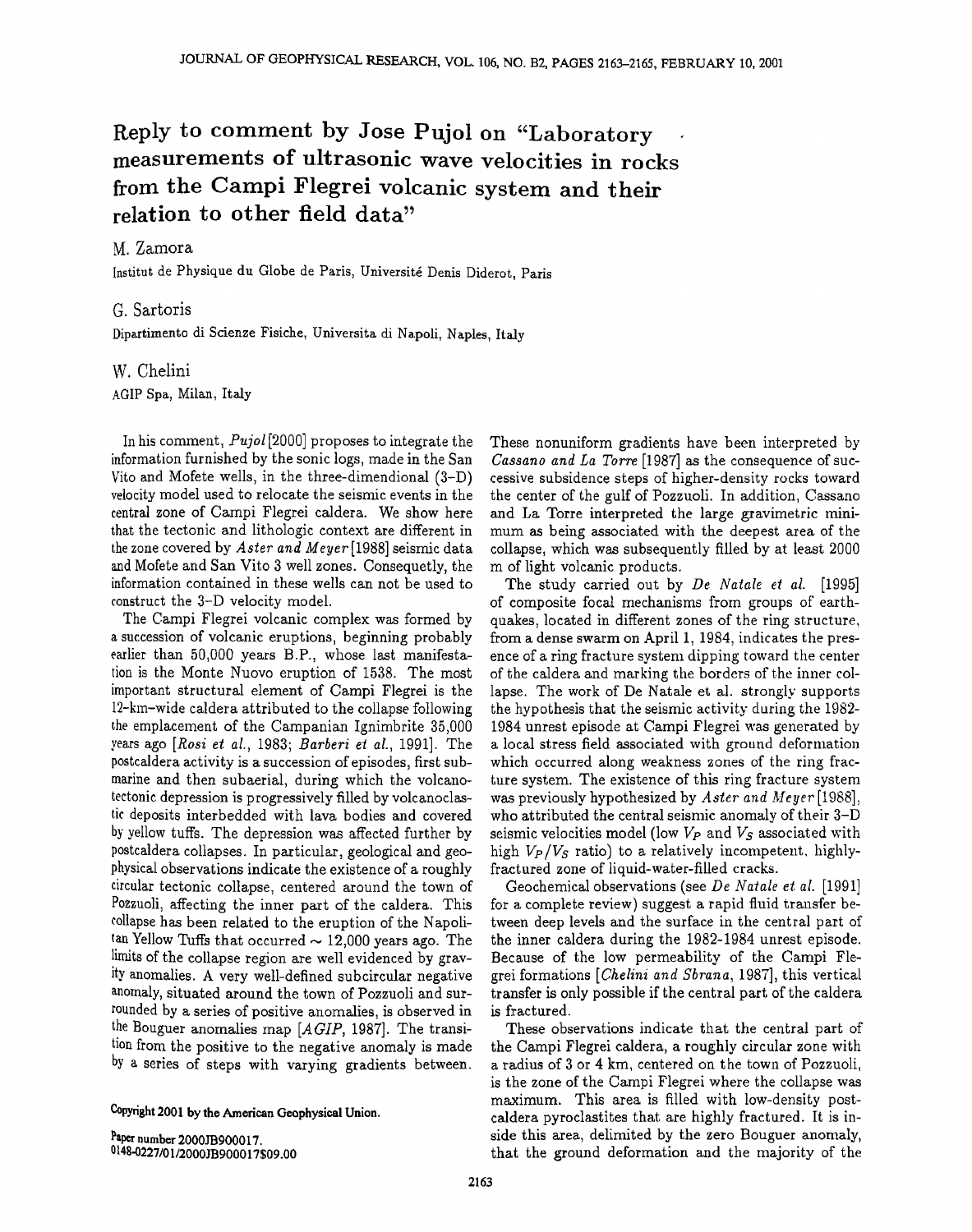

**Figure 1. (top) Position of the zero contour line of the Bouguer anomaly (dashed line), contours**  of vertical elevation, positions of the earthquake hypocentres studied by *De Natale et al.* [1995], **the position of the zone covered by the Aster and Meyer [1988] 3-D seismic model (rectangle), and**  the locations of the San Vito (SV1 and SV2) and Mofete (MF1, MF2, and MF5) AGIP wells. **(bottom) Orossection through A-A' showing limit of collapsed zone and hypocenter locations (modified from De Natale et al. [1995]).** 

seismic activity were concentrated during the 1982-1984 **crisis.** 

**Figure I shows the position of the zero contour line of the Bouguer anomaly together with the positions of the earthquake hypocentres studied by De Natale et al. [1995], the position of the zone covered by the Aster and Meyer [1988] 3-D seismic model and the locations of the San Vito and Mofete AGIP wells. We can see that, excepting the San Vito ! well (SV1), all the wells are situated outside of the inner collapsed zone. The three Mofete wells (MF1, MF2, and MF3) and San Vito 3 well (SV3) were drilled on the surrounding positive gravity anomalies belt. These anomalies are explained by** 

**the presence of dense lava bodies and hydrothermalized rocks. The similarity of the lithologies observed inthese four wells is a consequence of the circular symmetry of the inner caldera zone and the equidistant positions of the wells from the center of the caldera.** 

**Pujol [2000] has pointed out the existence of vertical and lateral variations of sonic log and seismic wave locities. These variations are the result of precaldera**  and postcaldera activity which created a heterogeneous **region situated inside the caldera. The vertical crosssec**tions of Mofete and San Vito wells [Zamora et al., 1994, **Figure 1] show this heterogeneity. If the main lithologi**cal formations (yellow tuffs, chaotic tuffs, tuffites, lavas,